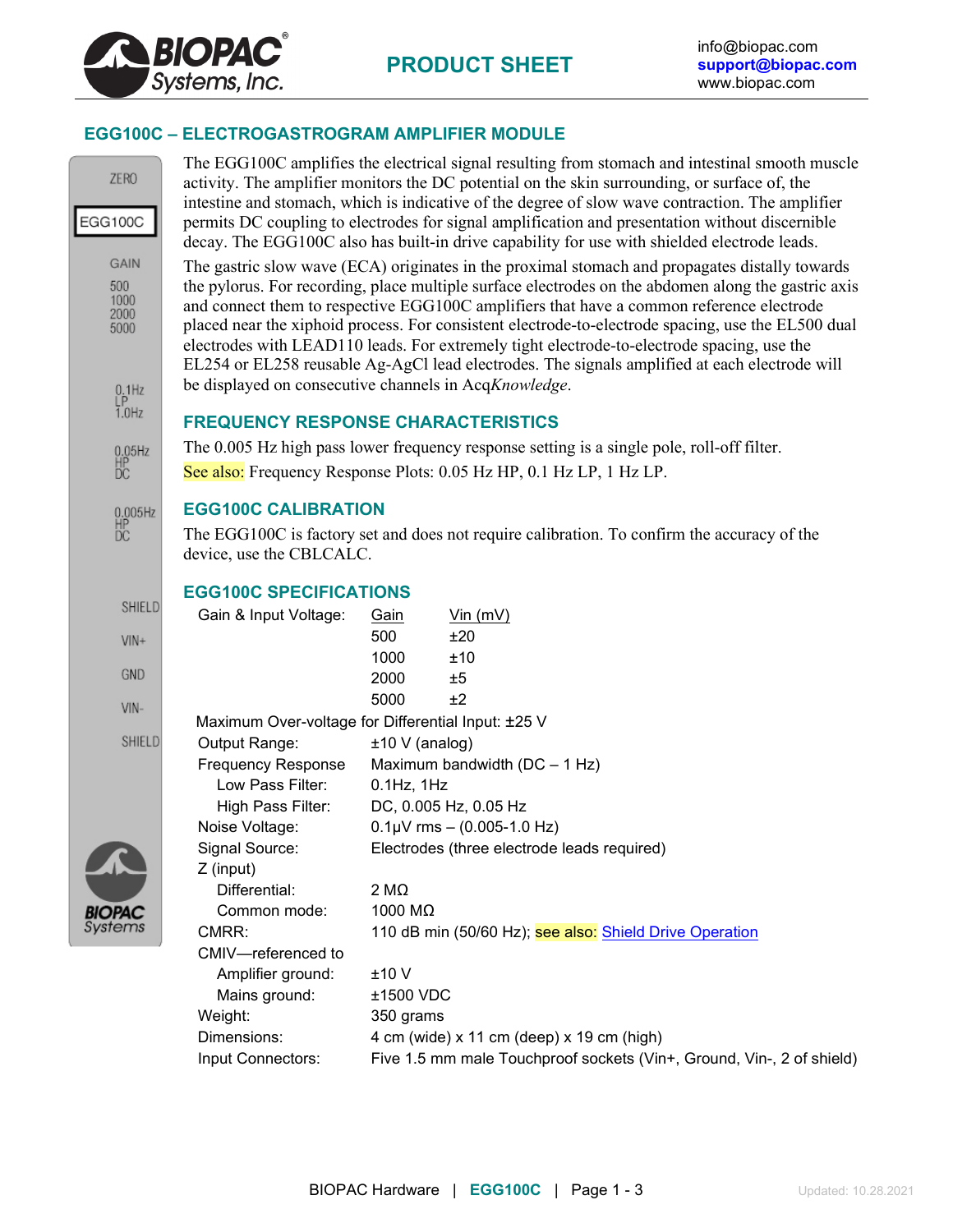

## **AMPLIFIER MODULES**



## *100C series modules*

The 100C series biopotential/transducer amplifier modules are single channel, differential input, linear amplifiers with adjustable offset and gain. These modules are used to amplify smaller voltage signals coming from raw electrodes and transducers (typically less than ±0.01 volt). In addition to amplifying signals, most of the 100C series modules include selectable signal conditioning ability so that data may be filtered or transformed as it is being collected.

- **Biopotential modules**: ECG100C, EEG100C, EGG100C, EMG100C, EOG100C, ERS100C
- **Transducer modules**: EDA100C; PPG100C; RSP100C; SKT100C
- **MRI Smart modules**—advanced signal processing circuitry removes spurious MRI artifact from the source physiological data: ECG100C-MRI; EDA100C-MRI; EEG100C-MRI; EMG100C-MRI; PPG100C-MRI.

Modules can be cascaded by snapping the modules together. Up to sixteen 100C series modules can be connected to the MP System at any one time.

## IMPORTANT

When cascading modules, it is important to remember that **no two amplifiers may be set to the same channel**. If two connected amplifier modules are left on the same channel, then contention will result and both amplifier outputs will give erroneous readings.

|                    | <b>Amplifier offset</b> Set by the zero adjust control trim potentiometer near the top of the module.<br>The offset control can be used to adjust the zero point or "baseline" of a signal.                                                                                                               |
|--------------------|-----------------------------------------------------------------------------------------------------------------------------------------------------------------------------------------------------------------------------------------------------------------------------------------------------------|
| <b>Gain Switch</b> | The four-position slide Gain switch controls sensitivity. Lower gain settings will amplify the<br>signal to a lesser extent than higher gain settings. If the signal plotted on the screen appears to<br>be very small for a given channel, increase the Gain for that particular channel. Conversely, if |
|                    | the signal seems to be "cropped" at $+10$ Volts or $-10$ Volts, decrease the Gain.                                                                                                                                                                                                                        |
| <b>Connections</b> | Transducers and electrodes connect to the amplifiers using 1.5 mm female Touchproof<br>connectors.                                                                                                                                                                                                        |